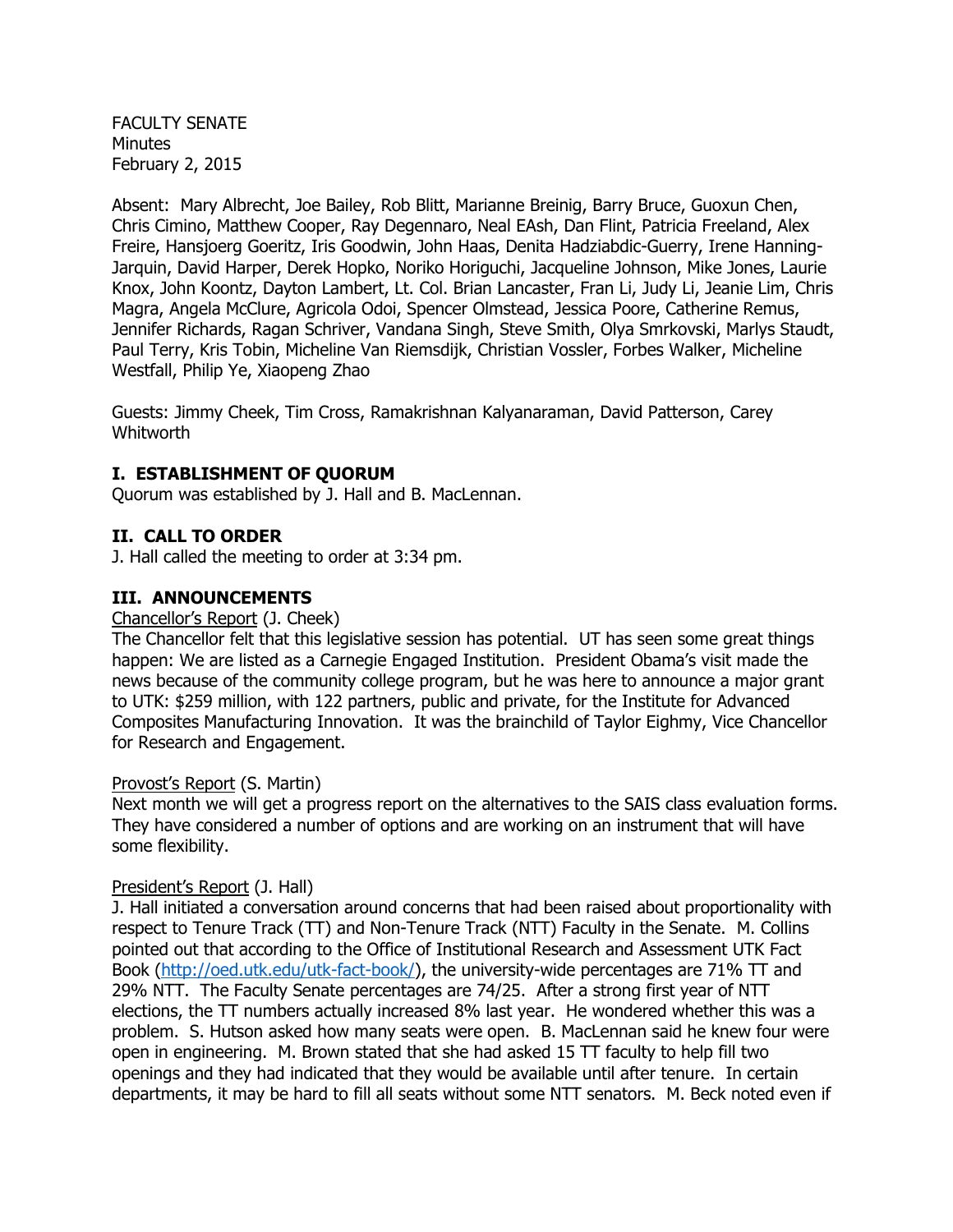the balance were to change, the specific problems were unclear. J. Hall responded that populating committees might be an issue given that we need TT on certain committees. The business on other committees has to do with TT conditions and concerns more particularly. Also, the issue of having a strong voice—TT have greater freedom to speak up on controversial issues. D. Fox said that encouraging TT to run provides some protections for NTT who have a hard time saying no. V. Mayfield asked what happens if we put in arbitrary restrictions: if no TT faculty want to run, does the unit or division lose representation? G. Duscher said that a key problem is getting TT to participate. K. Yeager observed that diversity is strength, and we have a variety of views expressed with NTT participating, TT not wanting to serve is a separate issue. M. Brown stated that for not-yet tenured TT faculty, tenure is important, and there is a sense of putting themselves at risk. C. Parigger asked since we're at 3 to 1 currently, what's the likelihood of going 1 to 1? J. Hall responded that she had heard that some untenured TT faculty were discouraged by heads and deans. J. Fowler said that it's up to caucus chairs: elections are open depending on ballot—we need to get TT people to run. T. Hazen said that having a large proportion of NTT is beneficial, both pedagogically for NTT professional development and for the body as a whole to get new ideas and opinions. S. Hutson responded that there are some committees, though, where one might have NTT making decisions about TT appeals, research, etc. S. Murphy replied that NTT could read and learn, and that TT make frequent decisions about NTT. M. Beck was curious how such a balance would be implemented. J. Hall responded that if we agreed that it was an issue, we could then develop specifics. M. Collins reported that the NTT Committee does not feel the issue is worth a followup. S. Hutson made a motion to set the ratio of NTT/TT faculty in the senate to match that of the general faculty. J. Hall called for a second, but no second was offered, and the motion was not considered.

# **IV. MINUTES OF THE FACULTY SENATE AND EXECUTIVE COUNCIL**

Faculty Senate Meeting Minutes of November 17, 2014: M. Collins moved to approve them. W. Jennings seconded. Motion passed. The Executive Council Minutes of January 20, 2015, were presented for informational purposes.

# **V. UNFINISHED BUSINESS**

Gender Neutral Family Style Restrooms Update (J. Hall)

J. Hall reported that all parties seem satisfied with the Chancellor's letter and commitment to new construction. The bill [\(http://cdn-senate.utk.edu/files/2014/08/RestroomBill.pdf\)](http://cdn-senate.utk.edu/files/2014/08/RestroomBill.pdf) and response letter [\(http://cdn-senate.utk.edu/files/2014/08/Chancellor\\_Letter-to-Commissions-](http://cdn-senate.utk.edu/files/2014/08/Chancellor_Letter-to-Commissions-Regarding-Gender-Neutral-Family-Style-Restrooms.pdf)[Regarding-Gender-Neutral-Family-Style-Restrooms.pdf\)](http://cdn-senate.utk.edu/files/2014/08/Chancellor_Letter-to-Commissions-Regarding-Gender-Neutral-Family-Style-Restrooms.pdf) are posted on the Senate website.

## Employee Engagement Survey Update (J. Hall)

J. Hall stated that UT had a 62% response rate, which was very good. The results will come back sometime in March.

## Advocacy Update Presentation (C. Whitworth)

Carey Whitworth (Vice President for Government Relations and Advocacy) reported on the UT Advocacy office, and how the faculty could help. The presentation will be posted on the Senate website.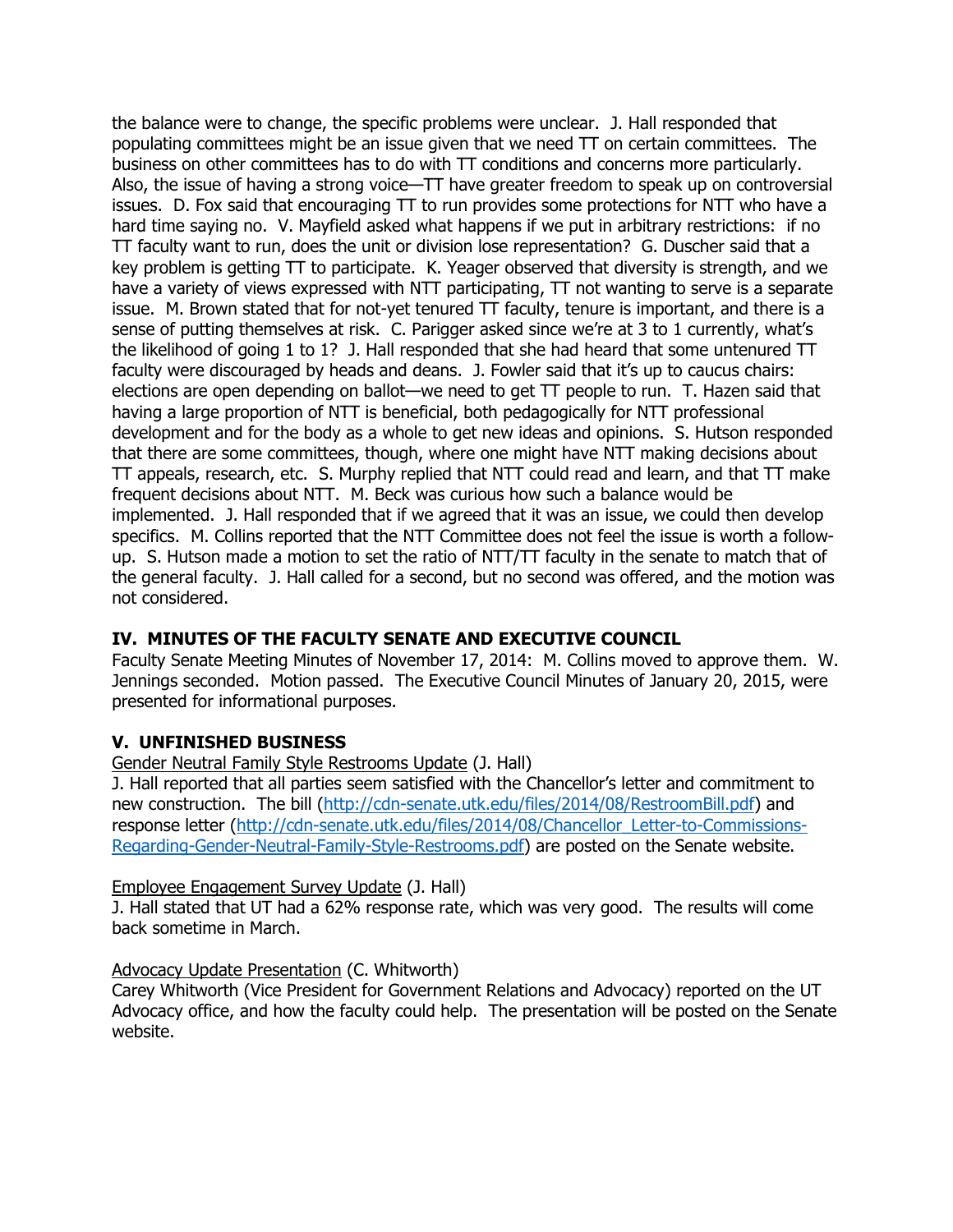## **VI. REPORTS OF STANDING COMMITTEES**

#### Athletics Committee (D. Kopsell)

D. Kopsell informed the Senate about the letter from concerned faculty members about worker safety in Bangladesh and UT's involvement through merchandise agreements. In general, UT is on board with this. Any faculty members interested can contact Michelle Christian in Sociology.

#### Library & Information Technology Committee (K. Wong)

Members were asked to forward any questions about Elements to her.

#### Nominations & Appointments Committee (B. MacLennan)

Emails have been sent to caucus chairs to encourage them to start recruiting. We need to have two candidates for each open position—there are about 30 open positions. B. MacLennan brought forward the calendar for meetings for next year from the Executive Council. A motion was made and seconded to accept the calendar, and the motion passed.

B. MacLennan encouraged all committees to look at the Senate bylaws to see if they can be streamlined. K. Wong noted that the size of the Library and Information Technology Committee had been expanded, which made establishing a quorum difficult. M. Beck asked about the origin of the notion of quorum for committee—it's not specified in the bylaws, and it's a matter of concern if different practices are happening on different committees. C. Parigger pointed out that practices should be governed by Roberts Rules of Order, as described in our bylaws. M. Palenchar noted that a simple majority is the rule. T. Shepardson added that quorum does not include ex-officio members.

## Undergraduate Council (M. Palenchar)

M. Palenchar highlighted the major curriculum changes from the minutes of the Undergraduate Council's meeting of October 21, 2014. Minutes of UC meetings are posted [\(http://web.utk.edu/~ugcouncl/public\\_html/minutes.html\)](http://web.utk.edu/~ugcouncl/public_html/minutes.html). Nursing is making changes to meet accreditation requirements. Business Administration is creating an entrepreneurship minor. Education, Health, and Human Services is making changes to course titles and descriptions. S. Hutson seconded the motion from the Council to approve the minutes, and the motion passed.

The second report from January 27, 2015, covered a new accelerated 5-year program in Biosystems Engineering honors concentration. The College of Architecture and Design added four new minors. The changes in Arts and Sciences were numerous but minor, with the exception of Modern Foreign Languages' addition of an Arab studies minor, a Russian minor, and an International Affairs minor. Pre-law is setting up a 6-year program: 3 years of Arts and Sciences and 3 years of Law. Students would receive a B.A. and a J.D. Most of this work was done at the committee level—not everything passed the committee, and three major issues were pushed back to next year. It is an active process. All of the proposed changes passed the committee unanimously. K. Yeager second the motion to accept the minutes. T. Shepardson clarified the scope of some of the changes. K. Wong asked what happens to students involved in dropped programs. M. Palenchar replied that we maintain resources and courses until current students complete the program. The motion passed. M. Palenchar offered two comments. 1) He encouraged the use of the consent agenda. In the current session, there were 300 pages of changes but only about 50 were on the consent agenda. More could have been: he implored us to use the consent agenda to speed up the business of the committee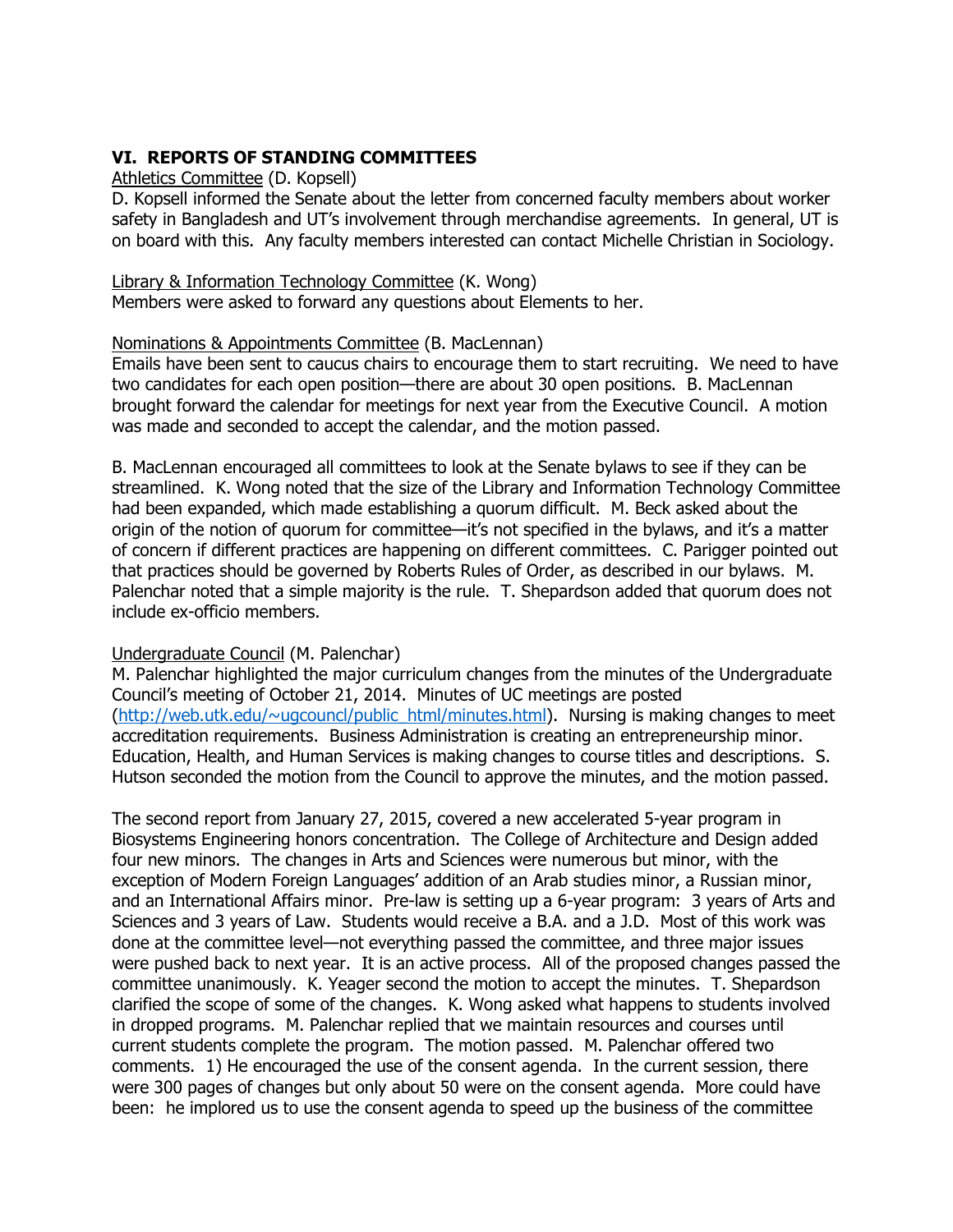and free up their time to talk about larger issues and cross currents. 2) He also wanted to offer thanks to all who served on the committee in doing its important work.

## **VII. NEW BUSINESS**

#### University Faculty Council Report (C. White)

In November, representatives from Human Resources talked about the Employment Engagement Survey. She noted that the real issue can be buried in the aggregate numbers, which don't always tell us what's going on at the department level where problems often are. Also, she noted that there is no consistency among campuses on how data are handled. Senate presidents are going to request the data, to which the chancellor agreed. They are particularly interested in item by item results on shared governance for Senate.

On one campus they had sanctions other than termination. It was presented there as policy handed down from the administration rather than a part of the Faculty Handbook, which raised some concern as a precedent. Memphis is having some issues—we need to be aware of the process. There will be a state-wide task force on accessibility for educational materials. Depending on how this is implemented, it can be a work burden. There are also issues around course collaboration: online classes offered on one campus, and accepted by others. Across the system, senates have given lists of senators to the Advocacy Office. It's currently only a small proportion of faculty, and we need to expand. The UFC will meet at the Board of Trustees meeting in February.

#### Outreach and Engagement Resolution (J. Fowler, D. Patterson)

J. Fowler introduced David Patterson, who talked about criteria for outreach and engagement in appointment, and in recognition and rewards sections of the Faculty Handbook. J. Fowler noted that the Faculty Affairs Committee has approved it and they are bringing it for a vote. The motion was seconded and passed. D. Patterson noted that the next steps will involve including NTT faculty. The resolution is posted at [http://cdn](http://cdn-senate.utk.edu/files/2014/08/Outreach-and-Engagement-Resolution-Fac-Senate-Ex-Comm-Approved.pdf)[senate.utk.edu/files/2014/08/Outreach-and-Engagement-Resolution-Fac-Senate-Ex-Comm-](http://cdn-senate.utk.edu/files/2014/08/Outreach-and-Engagement-Resolution-Fac-Senate-Ex-Comm-Approved.pdf)[Approved.pdf.](http://cdn-senate.utk.edu/files/2014/08/Outreach-and-Engagement-Resolution-Fac-Senate-Ex-Comm-Approved.pdf)

## Relationships with Students Proposed Handbook Change (J. Fowler)

J. Fowler described the background of the issue: the proposal came from John Zomchick's office, the Faculty Affairs Committee and the Senate's Executive Council. We will be voting on it in the future. She solicited any comments, and asked that they be sent to the Faculty Affairs committee. This is posted at [http://cdn-senate.utk.edu/files/2014/08/Relationships-Between-](http://cdn-senate.utk.edu/files/2014/08/Relationships-Between-Faculty-and-Students-2.pdf)[Faculty-and-Students-2.pdf.](http://cdn-senate.utk.edu/files/2014/08/Relationships-Between-Faculty-and-Students-2.pdf)

#### Extension Faculty Resolution (J. Fowler, T. Cross)

Tim Cross (Dean of UT Extension) was introduced. The proposal adds NTT titles, specifically related to UT Extension as none of the current NTT titles cover what they do. T. Cross said that they are increasingly dependent on grant and contract funds, and this would help with those grants, as well as giving them voice in faculty governance. The motion was seconded and passed. The resolution is posted at [http://cdn-senate.utk.edu/files/2014/08/Extension-Faculty-](http://cdn-senate.utk.edu/files/2014/08/Extension-Faculty-Resolution-12615.pdf)[Resolution-12615.pdf.](http://cdn-senate.utk.edu/files/2014/08/Extension-Faculty-Resolution-12615.pdf)